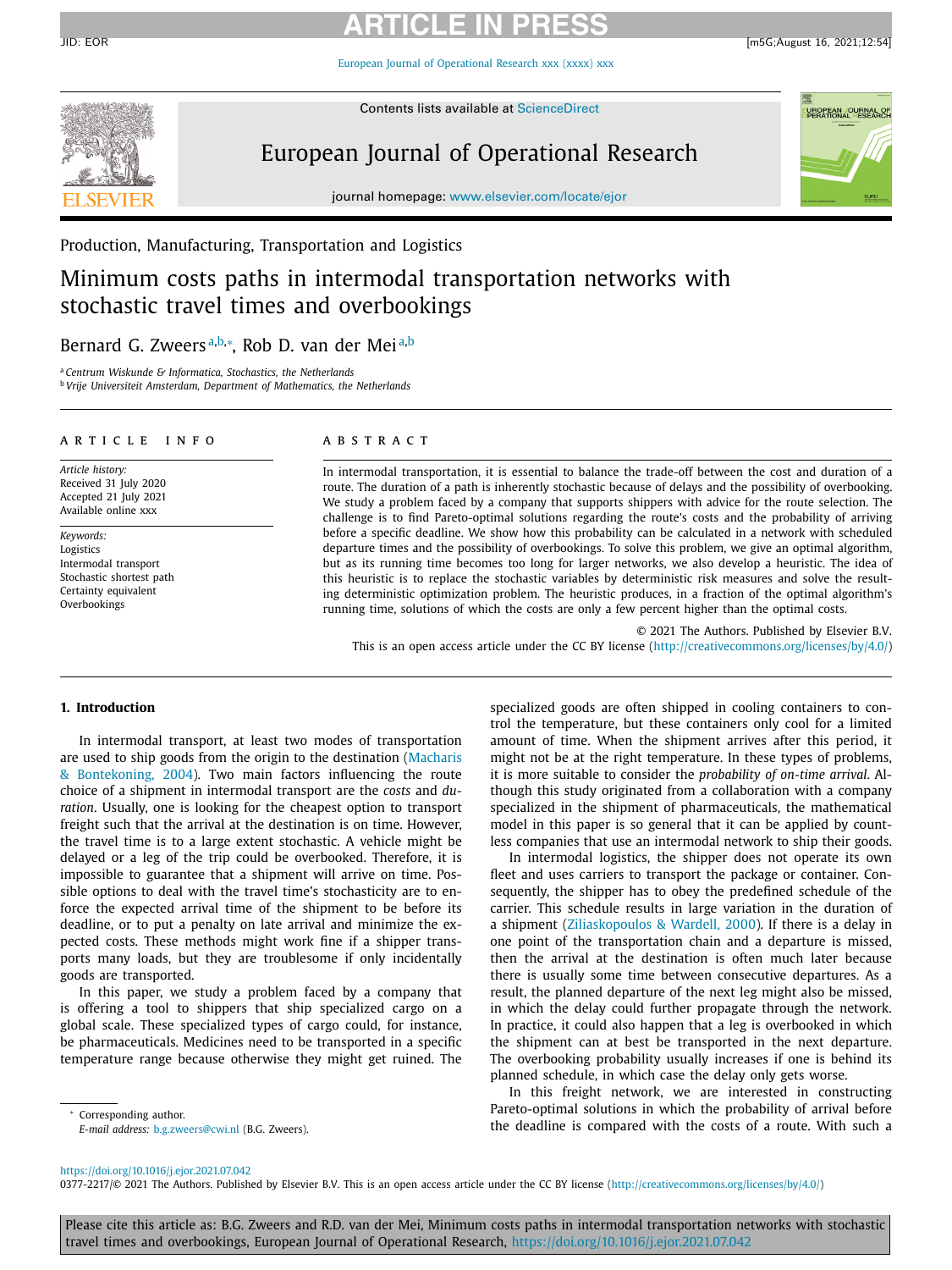<span id="page-1-0"></span>

# *B.G. Zweers and R.D. van der Mei European Journal of Operational Research xxx (xxxx) xxx*

Pareto-front, the shipper can choose how much risk he or she is willing to accept to transport goods at a specific price. The number of routes grows exponentially with the number of nodes in a network and there do not exist efficient optimal algorithms. Hence, for larger-sized networks, we need to consider heuristics to find the most cost-efficient route given a certain *acceptance probability for risk*.

The contribution of this paper is three-fold. First, we model a problem faced by a company delivering an online tool for shippers as a shortest path problem with stochastic travel times and overbooking probabilities. The goal of this problem is to find the cheapest path for which the probability of arrival before a deadline is above a certain threshold. Second, we give an optimal algorithm based on dynamic programming. For this dynamic programming formulation we derive explicit formulas for the probability functions of the arrival and departure time at every node. We show that for finding dominating paths, we only need to consider a limited number of time epochs. Finally, we propose a heuristic in which the stochastic travel times are replaced by deterministic values that are a function of the risk one is willing to take. To the best of our knowledge, we are the first to use these deterministic *risk meassures* in a heuristic to solve a routing problem with stochastic travel times. After the random variables are replaced with deterministic values, an Integer Linear Program (ILP) formulation is used to solve the problem.

The remainder of this paper is organized as follows. In Section 2, a description of the relevant literature is given. After that, we describe in [Section](#page-2-0) 3 in detail the problem that we are solving. This problem formulation is translated into a mathematical model in [Section](#page-3-0) 4. In [Section](#page-4-0) 5, the optimal algorithm and heuristic are presented to solve the model described in [Section](#page-3-0) 4. The quality of this heuristic is investigated in [Section](#page-7-0) 6, and finally, we conclude this paper in [Section](#page-9-0) 7.

# **2. Literature review**

In this section, we focus first on routing problems in multimodal networks. These problems are mainly deterministic and since our problem is stochastic, we also discuss the relevant literature concerning stochastic shortest paths. Finally, we review some works regarding risk measures that will be used in our heuristic.

# *2.1. Routing in intermodal networks*

According to Chang [\(2008\),](#page-10-0) routing problems in intermodal transport networks have three important characteristics. First, they deal with multiple objectives, such as travel time and costs. Second, the schedules and delivery times must be included to avoid a mismatch in practice. Finally, the calculation of costs is complicated because it might be dependent of the weight or volume transported. In this work, we only focus on the first two points. As in our problem setting we are concerned with transporting of a single shipment, its costs can be easily computed beforehand. [Ziliaskopoulos](#page-10-0) and Wardell (2000) add that one should also account for delays at switching locations. We implicitly do that by including overbookings.

The multiple objectives can be included as a weighted sum in the objective function, or it can be decided to put one or more of the targets in the constraint. The latter can be done by constructing [Pareto-optimal](#page-10-0) solutions, which is done in Cho, Kim, and Choi (2012). In this paper, Pareto-optimal solutions regarding the travel time and transportation costs are given for an international intermodal routing problem. They solve a weighted constrained shortest path problem using a dynamic programming formulation. In Gromicho, [Oudshoorn,](#page-10-0) and Post (2011), a problem faced by a logistic service provider is studied in which the goal is to find the *k*- cheapest routes given time restrictions. This problem is also modeled as a resource constraint shortest path and is solved using a two-stage variant of Dijkstra's algorithm.

A weighted sum of the travel time and the transportation costs is minimized in Chang [\(2008\).](#page-10-0) He enforces time-windows for the moment a path should arrive in a node and solves the resulting problem using a Lagrangean relaxation. In Yang, Low, and Tang (2011), a goal [programming](#page-10-0) approach is used to minimize the weighted sum of transportation cost, transit time, and transit variability of an intermodal route. This problem is entirely deterministic because the transit variability is assumed to be a given constant. In multi-objective problems, the travel time is also sometimes assumed to be time-dependent. A multi-criteria timedependent shortest path problem is studied in [Androutsopoulos](#page-10-0) and Zografos (2009). In this problem, the scheduled departure time of an arc is fixed, and for every node, there is a strict time window for which the route should visit that node. In Ziliaskopoulos and Wardell (2000), a deterministic [time-dependent](#page-10-0) shortest path problem is studied with a delay at the nodes. In Chang, Floros, and [Ziliaskopoulos](#page-10-0) (2007), this problem is extended and is not only the travel time but also the costs that are associated with that path are minimized.

# *2.2. Stochastic shortest paths*

Most classical shortest path problems with stochastic travel times deal with finding the path with the shortest expected duration (see, e.g., (Fu & Rilett, 1998; Hall, 1986; Miller-Hooks & [Mahmassani,](#page-10-0) 2000)), but our problem is different in two ways. First of all, our objective is to find the cheapest path that has the largest probability of arriving on time at the destination. Second, the planned departures and the possibility of overbooking make that the arrival moment at a node is not necessarily the same as the departure time. To the best of our knowledge, we are the first to combine the two aspects described above. Nevertheless, the two problems have been studied separately, which will be discussed below.

Firstly, there is some literature on stochastic shortest path problems in which there is an arrival deadline. One concept that is applied in this context is *stochastic dominance*. A distribution stochastically dominates another distribution if, for every possible value in its domain, its cumulative distribution function is at least as large as that of the other distribution. Zhang and de Mello [\(2017\)](#page-10-0) and Nie, Wu, and de Mello [\(2012\)](#page-10-0) study a problem in which the goal is to find a path that minimizes the earliness and lateness and that stochastically dominates a benchmark path. In Nie et al. [\(2012\),](#page-10-0) this problem is solved using a dynamic programming formulation, and in Zhang and de Mello [\(2017\)](#page-10-0) a Sample Average Approximation method is proposed that can solve larger instances. In Chang, Nozick, and [Turnquist](#page-10-0) (2005), an algorithm is presented to find non-dominated paths with multiple time-dependent stochastic attributes. In Cheng and Lisser [\(2015\),](#page-10-0) a problem is studied in which the goal is to find the path for which the probability that the resource constraints are sastified is maximized, given that the costs of the route should not exceed a given threshold. Finally, in [Parmentier](#page-10-0) (2019), improved bounds are presented for computing shortest paths with general non-linear and stochastic recourse constraint. These bounds can be used to speed-up an enumeration algorithm.

A shortest path problem can be modelled as a linear programming formulation. In the literature, efficient solution methods for general linear programming formulations with specific stochastic [constratins](#page-10-0) have also been studied. For instance, Cheng and Lisser (2012) consider a linear program with multiple stochastic constraints in which all random variables are normally distributed. Under this assumption, the problem can be approximated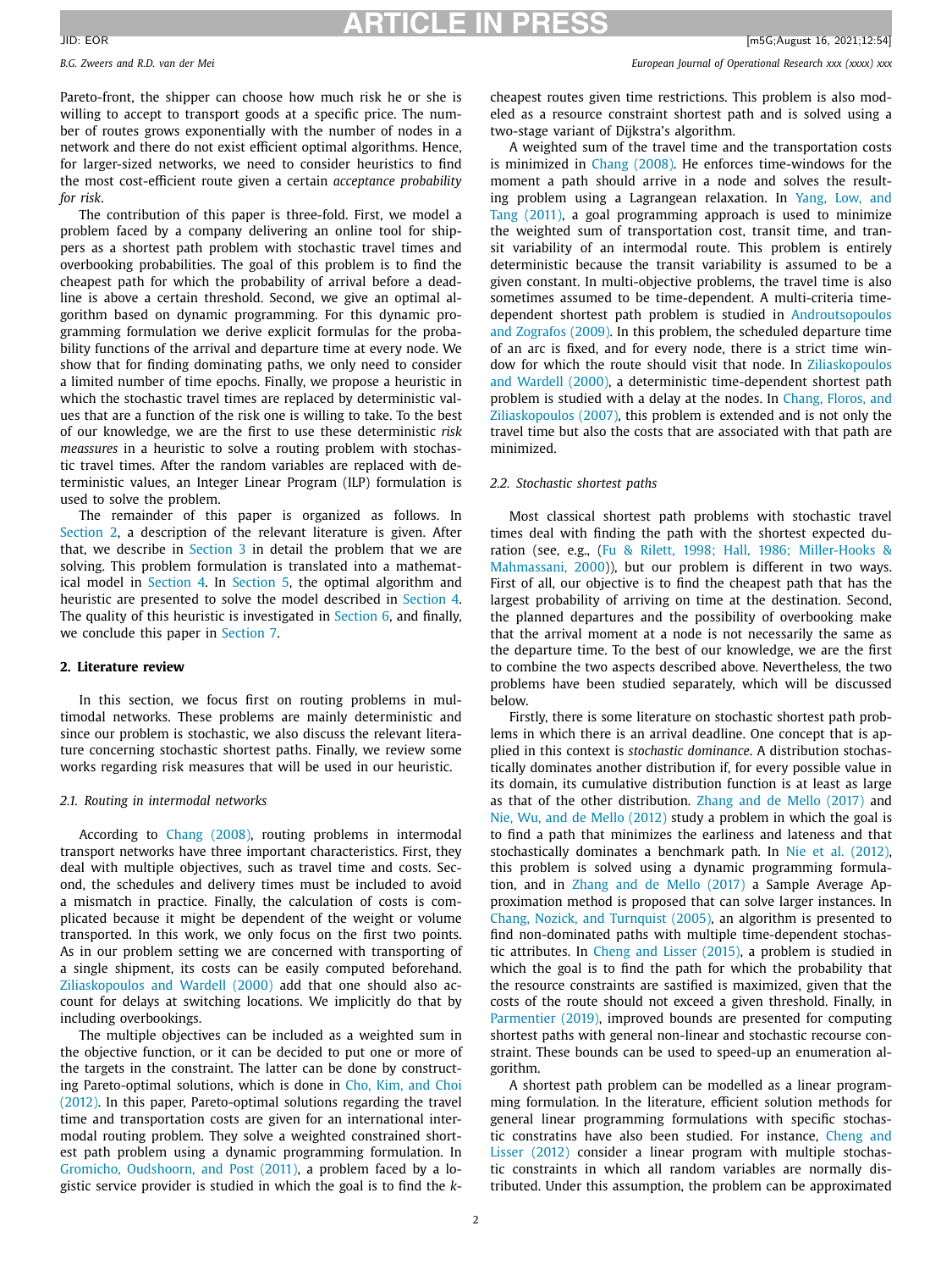<span id="page-2-0"></span>*B.G. Zweers and R.D. van der Mei European Journal of Operational Research xxx (xxxx) xxx*

by a second-order conic program. Another example is the work of Luedtke, Ahmed, and [Nemhauser](#page-10-0) (2010) in which an integer linear program formulation is proposed for the situation in which only the right-hand side of the inequality is random and has a finite distribution. Unfortunately, these techniques cannot be applied to our problem.

A branch of literature in which the stochastic travel times are combined with planned departures is the literature about *multimodal itinerary planning*. In this problem, the goal is to find a route through a public transit network for which the probability of an on time arrival is [maximized](#page-10-0) (Häme & Hakula, 2013; Redmond, Campbell, & Ehmke, 2019; 2020; Zhang, Liu, Yang, & Gao, 2015). The main difference between the multimodal itinerary problem and our problem is that in the former the route can be dynamically adjusted. In a situation where a person is traveling, this assumption is realistic. However, for freight transportation it is not always applicable because a parcel cannot decide for itself that another route might be better in the new situation. Only when a planner is actively following a package and has the flexibility to change the route, the problem described in Häme and [Hakula](#page-10-0) (2013) applies. In Häme and [Hakula](#page-10-0) (2013), the multimodal itinerary problem is solved to [optimality](#page-10-0) using a Markov decision process. In Redmond et al. (2019), a problem is studied in which the goal is to find the flight itinerary that has the largest probability of arriving on-time. In this problem, every flight has a fixed departure and if that is missed, there is no option to arrive the destination. This model is extended to a [multimodal](#page-10-0) network in Redmond, Campbell, and Ehmke (2020). In Zhang et al. [\(2015\),](#page-10-0) the different modes in the multimodal network do not have a given departure moment, but switching a mode costs extra time. The objective of their problem is to find a path for which both the total costs and the travel time are minimized but need to meet a chance constraint.

### *2.3. Risk measures*

By a *risk measure*, we mean a function that maps a stochastic variable to a real value. A risk measure can be used to compare multiple stochastic variables. In [Cominetti](#page-10-0) and Torrico (2016), multiple risk measures for shortest paths are considered. As they point out, most risk measures do not meet the *additive consistency property*. This property states that if, under a particular risk measure, one stochastic variable is preferred to another stochastic variable, then if to both these variables the same independent random variable is added, the preference relation should not change. They state that the only risk measure that has this property is the *entropic risk measure*.

An entropic risk measure that has been used before in shortest path problems is the *certainty equivalent under exponential disutility* [\(Jaillet,](#page-10-0) Qi, & Sim, 2016; Zhang & Tang, 2018). In Zhang and Tang (2018), this [measure](#page-10-0) is applied in the context of a public transit network; their goal is to find a route that minimizes the certainty equivalent under exponential disutility, given that the arrival is before a deadline. Jaillet et al. [\(2016\)](#page-10-0) study general routing problems for which they put constraints on the certainty equivalent under exponential disutility. They show how this framework can be applied in the case of distributionally robust optimization. As a special case, they solve a shortest path in which the least risky route with respect to the certainty equivalent under exponentially disutility has to be found such that the arrival is before the deadline.

[Markowitz](#page-10-0) (1952) proposes the *expectation-variance* (EV) risk measure. In this risk measure, the weighted sum of the expectation and variance of a random variable is taken. The more weight that is given to variance, the more risk-averse the outcome is. A disadvantage of this method is that it is not monotone, which means that it could be the case that one stochastic variable is almost surely dominated by another, but that the EV risk measure prefers the latter [\(Cominetti](#page-10-0) & Torrico, 2016). In [Hutson](#page-10-0) and Shier (2009), a more general function of the expectation and the variance is applied to a shortest path problem. The function they minimize is a sum of a convex function of the mean and a concave function of the variance.

In our heuristic, we replace a stochastic variable by a deterministic approximation, which is closely related to *Approximate Dynamic Programming* (ADP) introduced by [Powell](#page-10-0) (2011). In ADP, the key idea is to use an approximation for the objective function of a dynamic program to reduce the dimensions of this problem. This technique has successfully been applied to many logistics problems, for instance see the overview papers of Powell, Simao, and [Bouzaiene-Ayari](#page-10-0) (2012) and Ulmer [\(2017\).](#page-10-0) There are two aspects that are closely related to ADP but do not apply to our problem setting. First, the stochasticity in this paper's problem only lies in the travel time which is incorporated in a constraint. In most applications of ADP, the objective function contains the uncertainty and the constraints are deterministic. Second, successful ADP applications share the flexibility to adapt the planning repeatedly during the planning process and in our problem the route is fixed before any realization of the stochastic variable is revealed.

# **3. Problem formulation**

In our problem, two types of logistics parties are involved: the *shipper* and the *carrier*. The shipper is a company that is the supplier of the goods that need to be transported and the carrier is the company that actually transports the goods. We study a problem of a shipper who needs to ship goods through an intermodal network. The shipper is a small company that does not have its own fleet and needs to use the scheduled transport of carriers. The possible transportation modes could be airplanes, ships, trains, and trucks. The shipper has a given deadline at which the shipment should be at its destination. This deadline could be imposed by the customer that requires its shipment to arrive before a certain moment, but it could also be caused by the packaging material that is used. For instance, some packaging that is used to cool temperature sensitive material stops working after a certain amount of time. A complete route is booked at the carrier, so there is no option to change it during the transshipment. The shipper is looking for the route of the shipment that has minimal costs but also satisfies that the shipment arrives on time with a certain probability. It could be possible to allow for changes in the modalities that are used or the route of a parcel. This scenario is often referred to as *synchromodality*, but this concept is usually applied to small scaled networks and not to a global scaled networks. Moreover, a route in our problem does not only reflect the hubs through which a parcel is transshipped, but also the shipping material that is used. This shipping material is not easy to change during the transshipment.

We assume that for each leg of the transportation network the costs are known. The total costs of a route are simply the sum over all the legs it contains. The costs of a route are determined by the carrier and since only a single parcel is shipped these costs can be easily requested. Additionally, we assume that we know for each leg the distribution of its duration. It might be hard to determine the distribution of a single leg. Nonetheless, if one has data on the transportation times of an entire route then it is possible to decompose that into a distribution for a specific leg. On top of that, we assume for sake of simplicity that these stochastic variables are independent of each other. In practice, one would expect that there is a certain dependency between the transportation times. If for instance, bad weather conditions make that the shipment is delayed on one leg, it is reasonable to assume that this also influences the travel time on the subsequent leg. Although we do not have explicit dependency in our model, there is some implicit dependency within a route. Each leg has a planned departure time associated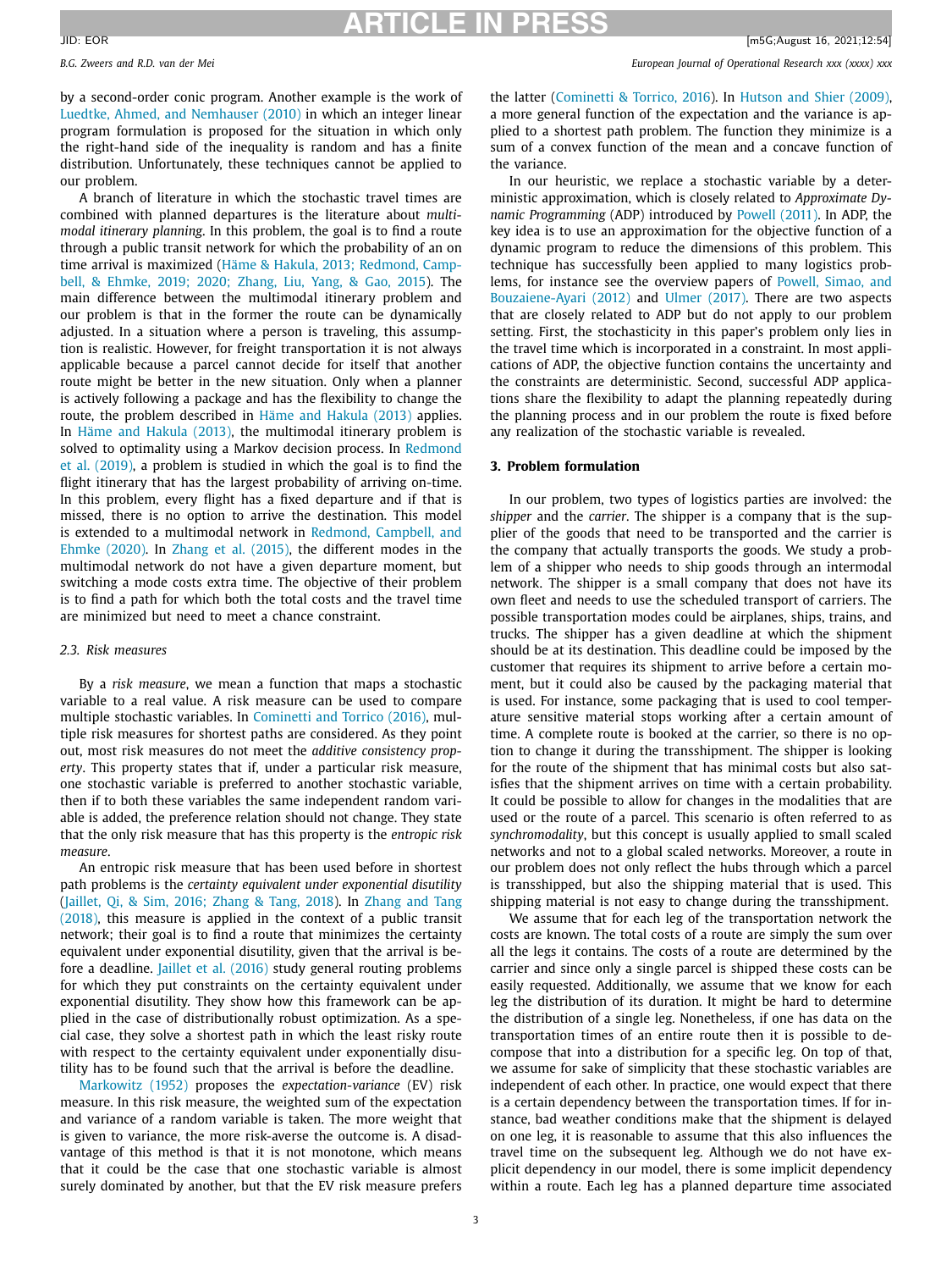<span id="page-3-0"></span>*B.G. Zweers and R.D. van der Mei European Journal of Operational Research xxx (xxxx) xxx*

| Table 1                                      |  |  |  |  |
|----------------------------------------------|--|--|--|--|
| Overview of the notation used in this paper. |  |  |  |  |

| n                                                     | Destination node                                                                         |
|-------------------------------------------------------|------------------------------------------------------------------------------------------|
| $c_{ij}$                                              | Costs for arc $(i, j)$                                                                   |
| $d_{ij}$                                              | Scheduled departure for arc $(i, j)$                                                     |
| $f_{ij}$                                              | Frequency of departures on arc $(i, j)$                                                  |
|                                                       | Deadline for arrival at node n                                                           |
| P                                                     | Path going from node 1 to node $n$                                                       |
| $F_P(\cdot)$                                          | Cumulative distribution function of the arrival time at node $n$                         |
| $\phi_{ij}^0$<br>$\phi_{ij}^{1}$<br>$\phi_{ij}^{k+1}$ | Stochastic variable for the travel time on arc $(i, j)$                                  |
|                                                       | Stochastic variable for the number of departures missed before arc $(i, j)$ is traversed |
|                                                       | if arrival at node <i>i</i> is before $d_{ii}$                                           |
|                                                       | Stochastic variable for the number of departures missed before arc $(i, j)$ is traversed |
|                                                       | if arrival at node <i>i</i> is between $d_{ij} + (k-1) f_{ij}$ and $d_{ij} + kf_{ij}$    |
|                                                       | Lower limit of domain of stochastic variable $\phi$                                      |
| $\frac{\phi}{\overline{\phi}}$ $\beta$                | Upper limit of domain of stochastic variable $\phi$                                      |
|                                                       | Risk acceptance parameter                                                                |
| $\mathcal V$                                          | Set of all nodes                                                                         |
| $\mathcal A$                                          | Set of all arcs                                                                          |
| $\mathcal{P}$                                         | Set of all paths from node 1 to node $n$                                                 |
|                                                       |                                                                                          |

with it, which is the first transportation possibility for that leg. Additionally, the next possible departure moments are also given. Consequently, if a shipment arrives only just after its planned departure at a hub, it can only leave that hub at the next departure time at the earliest. This later departure could have the effect that the shipment also has to wait for a more extended period at the next hub.

As the shipper is only shipping a single or a few containers through the network, we are not concerned with the capacity of a transportation link. The carrier decides if there is enough capacity left in each leg of the transportation chain to transport the shipment. However, as no-shows occur frequently, air carriers tend to overbook a flight. So it might be the case that a shipment cannot be transported on the planned time but that it will be shipped at a later moment. We assume that for each leg in the transportation network, we know the probability of how many departures are missed by a shipment. This probability depends on the planned departure. If the shipment arrives before its scheduled departure at a hub, the expected number of missed departures is less than if the shipment arrives after its planned departure. Similarly, to the distribution of the transportation time, this probability could be determined by decomposing the total transportation time for an entire path. Carriers sometimes offer different booking classes for cargo. Standard booking classes are the cheapest option, but premium booking classes have the advantage of having a higher priority when the leg is overbooked. So for the same physical route, there could be a more expensive option that has a larger probability of arriving on time.

In general, a shipper does not have a fixed value for the on-time arrival probability of the shipment. Consider a situation in which one route has a slightly larger chance of arriving too late at the destination than another route, but the costs of the former path are only a fraction of the latter. In this situation, most shippers will be inclined to take the riskier but cheaper route, but the shipper should make that decision. Therefore, the goal of this problem is to present a Pareto-front in which the probability of on-time arrival is compared with the costs of a route.

# **4. Mathematical model**

In this section, we present a mathematical model for the problem described in [Section](#page-2-0) 3. The notation that is used in this model is summarized in Table 1. We model the intermodal transportation network as a directed acyclic graph  $G := (\mathcal{V}, \mathcal{A})$  with node set  $V$  and arc set  $A$ . Let *n* denote the number of nodes in a graph. There is one source node  $s \in V$  and a destination node  $t \in V$ . We

will number the nodes in such a way that node *s* gets number 1 and node *t* gets number *n*. Since the graph is acyclic it is possible to number the nodes such that there are no arcs between  $(i, j)$  if  $j < i$ . It could be possible that there are multiple nodes that correspond to a single hub. For instance, if the overbooking probability depends on the bookings class, one needs to make a node for every combination of hub and bookings class.

Let  $P$  be the set of all possible paths between node 1 and node *n* and we denote a single path by  $P \in \mathcal{P}$ . An arc  $(i, j)$  has associated costs of *cij*, and the total costs of all arcs in path *P* is denoted by  $c(P)$ . Additionally, an arc  $(i, j)$  has a stochastic variable  $\phi_{ij}^0$  for the time needed to traverse that edge and a scheduled departure time *dij*. For the sake of simplicity, we assume that there is a fixed time interval between the departures after  $d_{ij}$ . We call that interval between consecutive departure the *frequency* of an edge and denote it by  $f_{ij}$ . Note that our approach would also work if the departure times do not follow a specific pattern but are given beforehand. We assume that all departure times and frequencies are integers. This is realistic from a practical perspective because these times usually have a certain precision, for instance, the planned departure of a flight is usually only given with a precision of five minutes. Moreover, this assumption will be useful in computing the on-time arrival probability, as we will see in [Section](#page-4-0) 5.1.

If the shipment arrives at node *i* before the scheduled departure time  $d_{ij}$  of arc  $(i, j)$ , then the number of departures on which it cannot be shipped because there is no capacity left is the stochastic variable  $\phi_{ij}^1$ . On the other hand, if the shipment arrives at node *i* between  $d_{ij} + (k-1)f_{ij}$  and  $d_{ij} + kf_{ij}$ , then random variable  $\phi_{ij}^{k+1}$ denotes the number of departures that is missed. In practice the expectation of  $\phi_{ij}^{k+1}$  is larger than the expectation of  $\phi_{ij}^k$ . The cumulative distribution function for the arrival time at node *n* using path *P* is given by  $F_P(\cdot)$ . On top of that, we are given a deadline *T* > 0 and a *risk acceptance threshold*  $\beta \in [0, 1]$ . The risk acceptance threshold is the probability for which we accept a late arrival. The larger the value of  $\beta$  the more risk one is willing to accept. The goal is to find a path with minimal cost such that the probability that the arrival at node *n* is after *T* is less than or equal to  $β$ . In other words, the problem we need to solve is the following:

$$
\min_{P \in \mathcal{P}} \quad c(P) \tag{1}
$$

subject to: 
$$
1 - F_P(T) \le \beta
$$
  $\beta \in [0, 1].$  (2)

Constraint (2) is an *individual chance constraint*, and thus the problem  $(1)-(2)$  is a variation of a chance constraint problem. For a fur-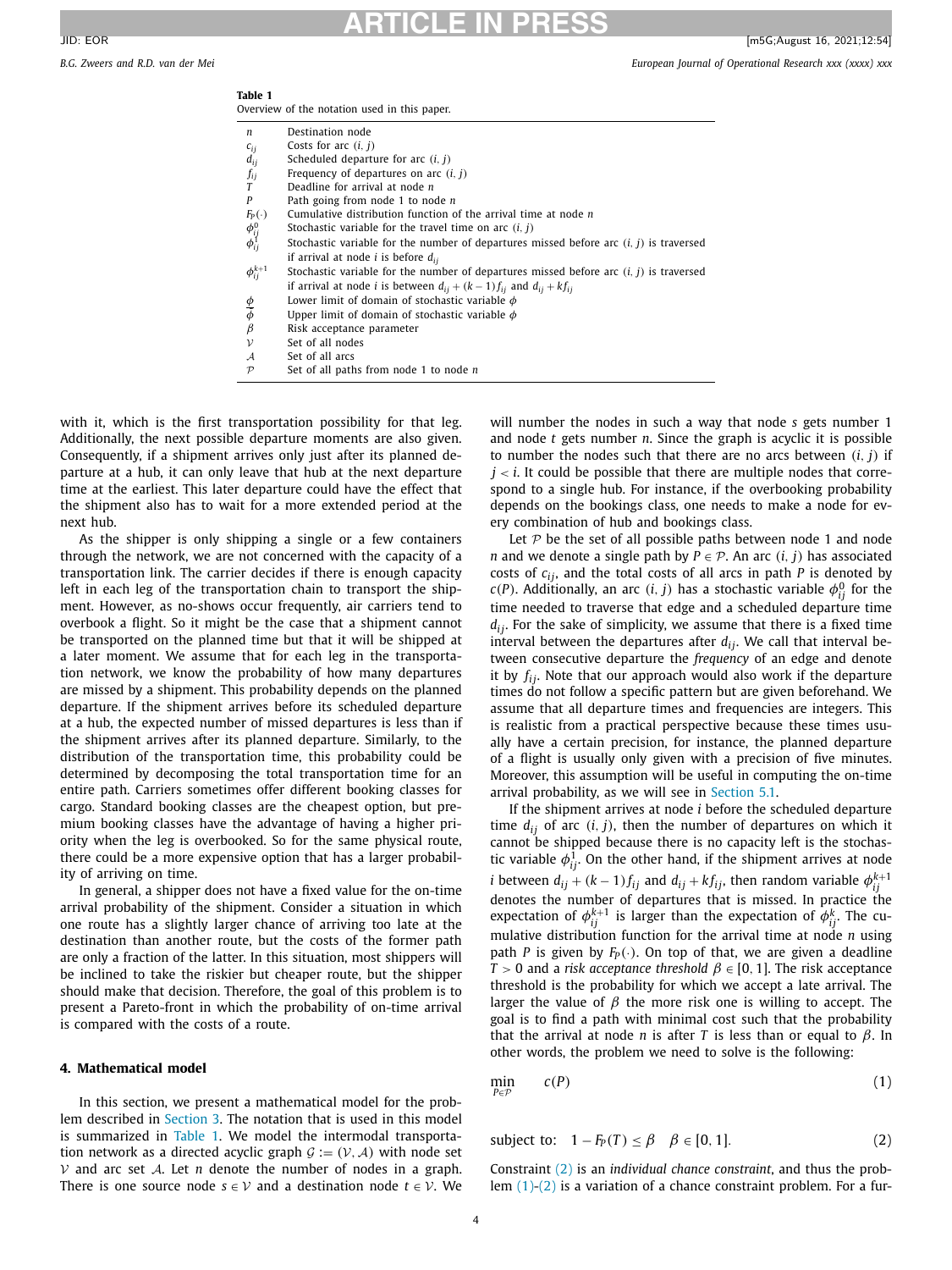<span id="page-4-0"></span>*B.G. Zweers and R.D. van der Mei European Journal of Operational Research xxx (xxxx) xxx*

ther [discussion](#page-10-0) about these types of problems we refer to Birge and Louveaux (2011).

### *4.1. Running example*

In this paper, we use a simple network to illustrate the problem and solution methods. This network consists of four nodes and is given in [Fig.](#page-5-0) 1. On each arc, two sets of three numbers are given. The first set consists of the parameters for the departure. The first value represents the planned departure time, and the second one is the frequency of the departures on that arc. Finally, the third number,  $p_{ij}$ , is the overbooking probability on that arc. For simplicity, we assume that this is the same whether the shipment arrives before or after the planned deadline. Moreover, it also does not change if more departures have already been missed. Hence, the number of missed departures  $\phi_{ij}^1$  is geometrically distributed with parameter  $1 - p_{ij}$  and 0 is in the domain of this random variable. In other words, for every arc  $(i, j)$  the probability of missing *k* departures is given by:

$$
\mathbb{P}(\phi_{ij}^1 = k) = p_{ij}^k (1 - p_{ij}) \quad k = 0, 1, ...
$$

All departures from node 1 leave at time 0 and have no possibility of overbooking, thus the shipment will always leave that node at time 0. The second set of three parameters are concerned with the actual transportation on that arc. The first parameter represents the costs of that leg, the second the expected travel time, and the third value corresponds with the variation of the transportation time. We assume that the travel times follow the gamma distribution for two reasons. First, it is a right-skewed distribution, which reflects the situation that delays cause the mean of the distribution to be larger than its median. Second, for the gamma distribution the moment generating function and thus the certainty equivalent is well-defined. Finally, the deadline of arrival at node 4 is 20.

# **5. Solution method**

In this section, we discuss solution methods to solve the problem presented in [Section](#page-3-0) 4. We need to find a Pareto-front for the problem given in  $(1)-(2)$ . A Pareto-front can be constructed by varying the values of  $β$ . The larger the value of  $β$ , the cheaper the path will be. So if we start with a value for  $\beta$  equal to 1, the cheapest feasible route is found. Let us denote that path by *P*∗. After that, we calculate for path *P*<sup>∗</sup> the probability that it will arrive at node *n* after time *T*. In other words, we find the value for  $\beta$  for which constraint [\(2\)](#page-3-0) holds with equality for path  $P^*$ . If that value of  $\beta$ is found, we update the value of  $\beta$  in constraint [\(2\)](#page-3-0) such that it is just slightly lower. Consequently, *P*<sup>∗</sup> is not longer feasible and a new path is found with higher costs and lower probability of arriving too late. We repeat the entire procedure until there is no feasible solution anymore. This technique is also known as the ε*constraint method* (see, e.g. [Ehrgott](#page-10-0) (2005)).

In the remainder of this section, we first explain how we compute the arrival distribution at the destination in the intermodal network. This method can be used in an optimal algorithm which is described in Section 5.2. However, the running time of this method grows, in the worst case, exponentially in the number of nodes in a network. Therefore, also a heuristic method is described in [Section](#page-5-0) 5.3. The high level idea of this heuristic is to replace the stochastic variable by deterministic risk measures.

### *5.1. Computing arrival and departure distributions*

Consider a path in which *l* nodes are visited, and denote this path by  $P = (p_1, p_2, \ldots, p_l)$ . The first step in solving the problem [\(1\)-\(2\)](#page-3-0) is to compute  $F_P(T)$ . Although evaluating whether a sum of random variables is less than a certain value is in general intractable [\(Khachiyan,](#page-10-0) 1989), we can exploit the fact that we made the assumption that all departures are integral values. Hence, the distribution of the departures can be seen as a discrete distribution. Nonetheless, as the travel time is continuous, the arrival distribution at the next node will also be continuous. Nonetheless, this continuous distribution can be assumed to be discrete as well because as the departures only occur at discrete moments we can round up all fractional arrivals to the nearest integer.

Let us denote the probability mass function of the arrival time and the departure at node  $p_j$  by, respectively  $g_j^A(\cdot)$  and  $g_j^D(\cdot)$ . We assume that the shipment is available at time 0 at node 1, so  $g_1^A(0) = 1$ . Then the arrival and departure distributions for the others nodes can be computed by the following three equations:

$$
g_j^D(d_{j,j+1}) = \sum_{x=0}^{d_{j,j+1}} g_j^A(x) \mathbb{P}(\phi_{j,j+1}^1 = 0) \quad j = 1, ..., l-1
$$
  
\n
$$
g_j^D(d_{j,j+1} + kf_{j,j+1}) = \sum_{x=0}^{d_{j,j+1}} g_j^A(x) \mathbb{P}(\phi_{j,j+1}^1 = k)
$$
  
\n
$$
+ \sum_{i=0}^{k-1} \sum_{x=d_{j,j+1}+if_{j,j+1}+1}^{d_{j,j+1}+(i+1)f_{j,j+1}} g_j^A(x) \mathbb{P}(\phi_{j,j+1}^{i+1} = k - (i+1)) \quad j = 1, ..., l-1
$$
  
\n
$$
k = 1, 2, ...
$$
  
\n
$$
g_{j+1}^A(x) = \sum_{k=0}^{\infty} g^D(d_{j,j+1} + kf_{j,j+1})
$$
  
\n
$$
\times \mathbb{P}(x - d_{j,j+1} + kf_{j,j+1} - 1 < \phi_{j,j+1}^0 \le x - d_{j,j+1} + kf_{j,j+1})
$$
  
\n
$$
j = 1, ..., l-1 \quad x = 0, 1, ...
$$

In the first equation, the probability of departing at the planned departure from a node is calculated. For this to happen, the arrival at that node should be before the planned departure and there should be no overbooking. The probability of a departure at some other time epoch is calculated in the second equation. This probability consist of two summations. The first summation is the sum of the probability of arriving before the deadline but having to miss a departure. The second summation represents the probability of arriving after the deadline times the probability of missing the correct number of departures. In the third equation, the probability of arriving at time  $x$  in node  $j + 1$  is calculated. This is a convolution of all possible departures at node *j* and the time it takes to traverse arc  $(j, j + 1)$  such that the arrival at node  $j + 1$  is between  $x - 1$  and  $x$ . All the convolutions required in these three equations can be efficiently computed by standard Fast Fourier Transform algorithms,see Davis [\(2016\)](#page-10-0) for an overview. The probability mass function  $g_n^A(x)$  can be used to compute the desired cumulative distribution function  $F_P(T)$ .

# *5.2. Optimal algorithm*

The problem [\(1\)-\(2\)](#page-3-0) is a variant of the *Resource Constrained Shortest Path Problem* (RCSPP), (see e.g. (Pugliese & Guerriero, 2013)). For this problem, two types of exact [algorithms](#page-10-0) have been developed: Dynamic Programming (DP) and Lagrangian Relaxation (Lozano & [Medaglia,](#page-10-0) 2013). As the Lagrangian subproblem is still hard to solve for our problem, we have to decide to develop a DP algorithm.

In the DP algorithm, we iteratively go through all the nodes and keep track of all paths entering a node. In node *i*, we can discard a path *P*<sub>1</sub> if there exists a path *P*<sub>2</sub> with lower costs and that *stochastically dominates*  $P_1$ . By the latter we mean that the probability of arriving at node *i* before a given time is for path  $P_2$  always greater than or equal to the probability for path  $P_1$ . To formalize this concept, let  $G_{P,i}^{A}(\cdot)$  be the cumulative distribution function of the ar-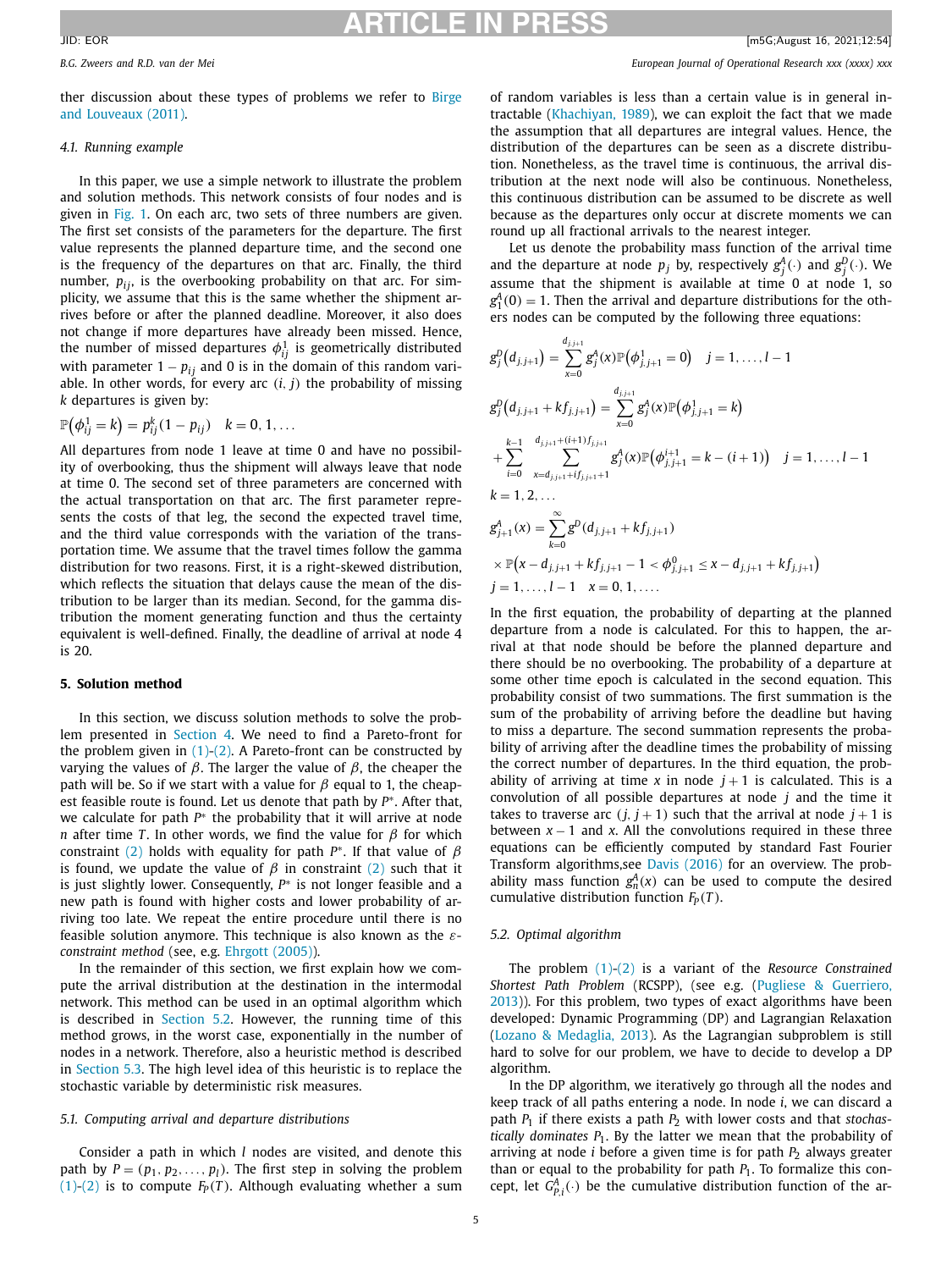<span id="page-5-0"></span>

**Fig. 1.** Toy example of a network to illustrate the model and the solution methods.

rival time in node *i* in path *P*. So path *P*<sub>2</sub> stochastically dominates  $P_1$  in node *i* if:

$$
G_{P_2,i}^A(x) \ge G_{P_1,i}^A(x) \quad \forall x \ge 0.
$$
 (3)

The specifications of our problem make that it is not necessary to consider all values of  $x$  in Eq. (3). It is only possible to leave node *i* at a specific number of departure times, namely  $D(i) :=$ <sup>∪</sup>*j*:(*i*,*j*)∈<sup>A</sup> <sup>∪</sup><sup>∞</sup> *<sup>k</sup>*=<sup>0</sup> {*dij* <sup>+</sup> *k fij*}. Every arrival in node *<sup>i</sup>* between two consecutive departure times can be treated as the same. Hence, we can replace the condition of Eq.  $(3)$  by:

$$
G_{P_2,i}^A(x) \geq G_{P_1,i}^A(x) \quad \forall x \in D(i).
$$

If path  $P_1$  is more expensive than  $P_2$  and is stochastically dominated by  $P_2$ , then we know that path  $P_1$  will never be an optimal path for any acceptance threshold  $\beta$ . Hence, we can discard path  $P_1$ . Still, the number of paths that need to be stored can be large, especially if the set *D*(*i*) is large. Therefore, we also propose a heuristic in the next section.

### *5.2.1. Running example (continued)*

The network given in Fig. 1 has three possible routes from node 1 to node 4, namely a direct path, a route via node 2, and one via node 3. The direct path is the cheapest option with costs 15, the route via node 3 has costs 20, and the most expensive option is to ship via node 2 which has costs 25. In this example, the routes with lower costs have also a lower probability of arriving on time. The probability that the direct route arrives before 20 at node 4 is about 0.16, for the route via node 3 this probability is approximately 0.91, and finally, for the route via node 2 it is about 0.99.

In Fig. 2, the distributions of the arrival time at node 4 for the different paths are plotted. The path 1-3-4 clearly has three different peaks, corresponding to different planned departures. The first peak corresponds with the departure from node 3 at time 8, this peak is small because the probability of arriving before 8 at node 3 is not so large. The second peak resembles all departures from node 3 at time 14 and this is peak is the largest because the probability that the shipment arrives between time 8 and 14 at node 3 is large and the probability of overbooking is only 0.1. The third and smallest peak correspond with the situation of an overbooking.

Similarly, one might have expected to see also three peaks in the distribution of path 1-2-4, but in  $Fig. 2$  there is only a single peak for this path. The reason behind this single peak is two-fold. First, the time between two departures is for edge (2,4) only 3, which is much smaller than the six time steps difference between departures for edge (3,4). Second, the variance of the travel time of edge (2,4) is also much larger than that for edge (3,4). Combining these two aspects make that the actual departure moment at node 2 has not got a big influence on the arrival moment at node 4. Hence, we do not seek three peaks for the path path 1-2-4 in Fig. 2.



**Fig. 2.** Probability density function of the arrival time at node 4 for the three different paths in the network from Fig. 1.

If the three paths in this network would have been subpaths entering node 4 and there would have been an arc leaving node 4 with departure time 20, then it would not be possible to discard any of the three paths because the cheaper the path, the smaller the probability of arriving before 20 at node 4.

# *5.3. Risk measure heuristic*

In this section, we develop a heuristic for the problem presented in [Section](#page-3-0) 4. In this heuristic, all stochastic variables are replaced by a deterministic risk measure. The resulting deterministic problem is solved using an ILP. The risk measure for stochastic variable  $\phi$  is denoted by  $\rho_{\alpha}(\phi)$ , in which  $\alpha$  is the *risk tolerance* fac*tor*. The risk tolerance factor reflects the level of risk one is willing to take. The larger the value of  $\alpha$ , the more risk one is accepting. If more risk is accepted than the stochastic variable  $\phi$  is replaced by a smaller risk measure. Since if the risk measure is small than more paths result in a feasible solution. Hence, the risk measure  $\rho_{\alpha}(\phi)$  has to be a decreasing function of  $\alpha$ . The risk tolerance factor  $\alpha$  can be seen as a proxy for the risk acceptance threshold  $\beta$ , but there is no formal relationship between the two. Moreover, the risk tolerance factor has no clear interpretation. Therefore, we start in our heuristic with small values of  $\alpha$ , for which we will find a conservative but expensive path. If the value of  $\alpha$  is gradually increased then all possible paths for that risk measure can be found. It is important to note that we are not interested in a Pareto-front with respect to the costs and  $\alpha$ , but only in such a front for the costs and  $\beta$ . The paths constructed by this heuristic do not nec-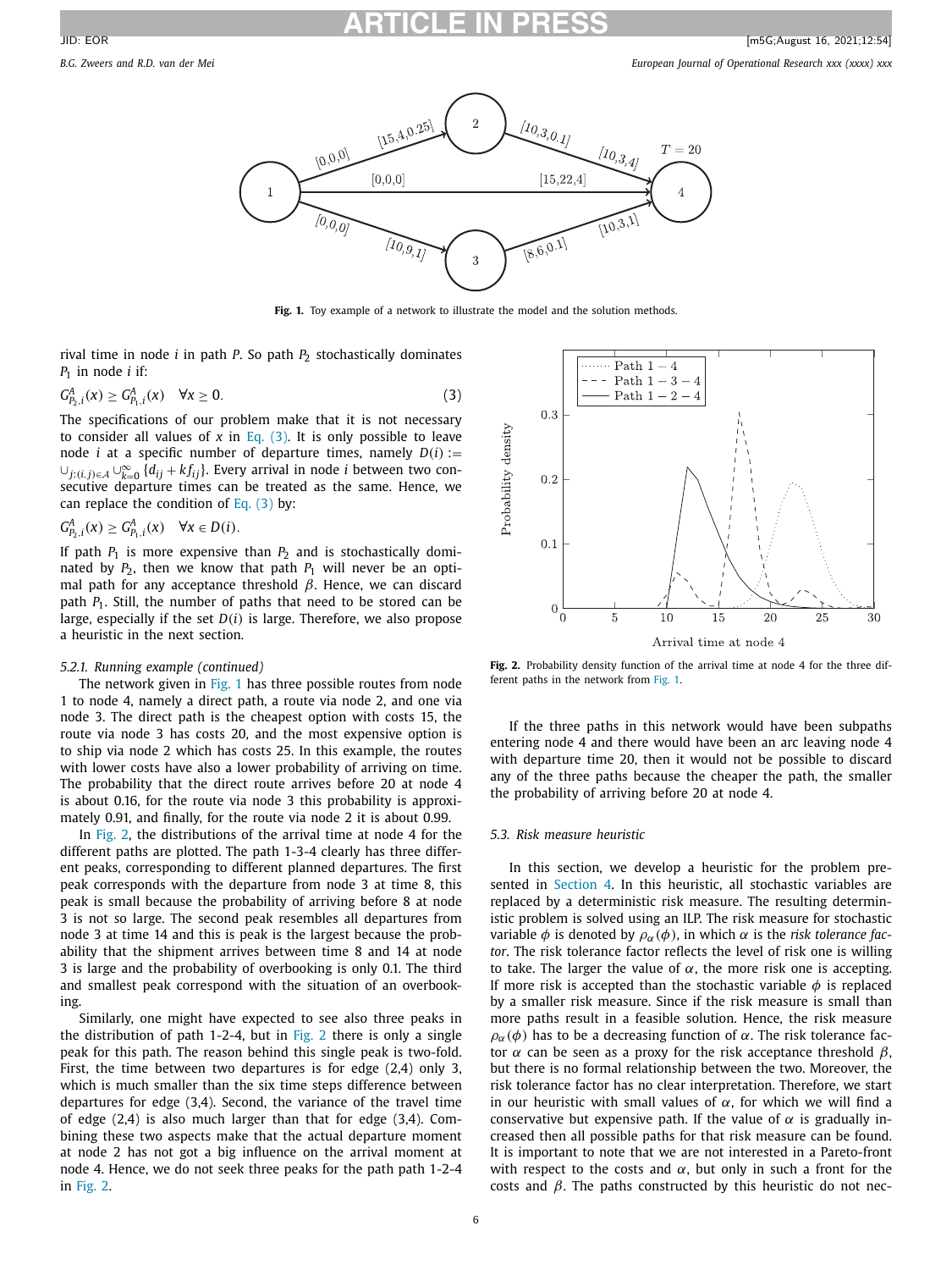<span id="page-6-0"></span>*B.G. Zweers and R.D. van der Mei European Journal of Operational Research xxx (xxxx) xxx*

essarily form a set of Pareto-optimal solutions with respect to  $\beta$ because it could be that a path is perceived less riskier by the risk measure but that the actual probability of arriving too late is larger.

We will use two different risk measure functions: the expectation-variance (EV) function and the certainty equivalent under exponentially disutility. In the remainder of this paper, we will refer to the latter as the *certainty equivalent* (CE). We have chosen these two risk measures because they represent different levels of risk averseness. Another advantage of the EV function is that it has a clear interpretation, as we will see below, and the CE method has the benefit that it satisfies the additive consistency property, as we have seen in [Section](#page-1-0) 2.

# *5.3.1. Expectation-variance method*

The expectation-variance function for stochastic variable  $\phi$  on the domain  $[\phi, \bar{\phi}]$  and risk tolerance factor  $\alpha$  is defined as [\(Markowitz,](#page-10-0) 1952):

$$
E_{\alpha}(\phi) = \max \{ \phi, \min \{ \mathbb{E}(\phi) - \alpha \text{Var}(\phi), \bar{\phi} \} \} \quad \alpha \in (-\infty, \infty).
$$

The idea behind the EV method is that for positive values of  $\alpha$  a fraction of the variance is subtracted from the expectation, and a fraction of the variance is added to the expectation for positive values of α. As we replace  $\phi$  by  $E_\alpha(\phi)$ , the value  $E_\alpha(\phi)$  is restricted to values that are between the lower and upper limit of  $\phi$ . The benefit of  $E_\alpha(\phi)$  is that it is easy to compute and has a relatively clear interpretation. Moreover, it can take any value in the support of  $\phi$  and thus it can also be used for a risk-tolerant shipper.

## *5.3.2. Certainty equivalent method*

For a random variable  $\phi$  and risk tolerance factor  $\alpha$  the certainty equivalent is given as follows [\(Jaillet](#page-10-0) et al., 2016):

$$
C_{\alpha}(\phi) = \begin{cases} \alpha \ln \mathbb{E} \left( e^{\frac{\phi}{\alpha}} \right) & \alpha > 0 \\ \lim_{\gamma \to 0} C_{\gamma}(\phi) & \alpha = 0. \end{cases}
$$

Using moment generating functions,  $C_{\alpha}(\phi)$  can be easily computed for a given distribution. For instance,  $C_{\alpha}(\phi) = \mu + \frac{\sigma^2}{2\alpha}$  if  $\phi$ is normally distributed with mean  $\mu$  and standard deviation  $\sigma$  or  $\mathcal{C}_{\alpha}(\phi)=\alpha\ln\left(\left(1-\frac{\theta}{\alpha}\right)^{-k}\right)$  for  $\alpha>\theta$  if  $\phi$  is gamma distributed with mean *kθ* and standard deviation  $\sqrt{k}$ θ. The function *C*α(φ) converges to the mean of  $\phi$  if  $\alpha$  goes to infinity, and it converges to the upper limit of its domain if  $\alpha$  goes to zero [\(Jaillet](#page-10-0) et al., 2016). A possible downside of this approach is that the value for  $C_\alpha(\phi)$ can thus never be below its mean, so it does not work very well for a risk-tolerant shipper. An advantage of the certainty equivalent is that it grows exponentially for decreasing  $\alpha$  and that is thus it converges fast to the upper limit of the stochastic variable. Therefore, it is a suitable risk measure for a risk-averse shipper.

# *5.3.3. Integer linear program formulation*

If each stochastic variable  $\phi$  is replaced by a risk measure  $\rho_{\alpha}(\phi)$ , the problem becomes a deterministic optimization problem. For the moment, let us assume that the value of  $\alpha$  is fixed, then the resulting problem can be formulated by the following ILP:

$$
\min \sum_{(i,j)\in A} c_{ij} x_{ij} \tag{4}
$$

subject to:

$$
\sum_{j:(x_{1j})\in\mathcal{A}}x_{1j}=1
$$
\n(5)

$$
\sum_{i:(i,j)\in\mathcal{A}}x_{ij}=\sum_{k:(j,k)\in\mathcal{A}}x_{jk} \quad j=2,\ldots n-1
$$
 (6)

$$
\sum_{i:(i,n)\in\mathcal{A}} x_{in} = 1\tag{7}
$$

$$
a_i \le d_{ij} + k f_{ij} z_{ijk} \quad (i, j) \in \mathcal{A} \quad k = 0, 1, \dots, K \tag{8}
$$

$$
d_{ij} + \rho_{\alpha}(\phi_{ij}^{0}) + \sum_{k=0}^{K} \left(kf_{ij} + \rho_{\alpha}(\phi_{ij}^{k+1})\right) z_{ijk} \leq a_j + (1 - x_{ij})M \quad (i, j) \in \mathcal{A}
$$
 (9)

$$
\sum_{k=0}^{K} z_{ijk} = 1 \quad (i, j) \in \mathcal{A}
$$
 (10)

 $a_1 = 0$  (11)

$$
a_n \leq T \tag{12}
$$

$$
a_i \ge 0 \quad i = 1, \ldots, n \tag{13}
$$

$$
x_{ij} \in \{0, 1\} \quad (i, j) \in \mathcal{A} \tag{14}
$$

$$
z_{ijk} \in \{0, 1\} \quad (i, j) \in \mathcal{A} \quad k = 0, 1, \dots, K. \tag{15}
$$

In this ILP, there are three types of decision variables. For each arc  $(i, j)$  we have a binary variable  $x_{ij}$  indicating whether that arc is traversed or not. Second, for every node *i* the decision variable *ai* corresponds with the arrival moment at node *i*. If a path does not visit node *i*, the value *ai* can take any value. Finally, the binary decision variable  $z_{ijk}$  is 1 if the arrival at node *i* is between  $d_{ij} + kf_{ij}$ and  $d_{ij} + (k+1)f_{ij}$  for every arc  $(i, j)$  and  $k = 1, \ldots, K$ . The variable  $z_{ij0}$  indicates whether the arrival at node *i* was before  $d_{ij}$ . The value *K* corresponds with the maximum number of departures that can be missed at a node and that the path still arrives before *T* at node *n*. Although, the value *K* is potentially different for every arc, we assume for simplicity that the maximum value over every arc is applied to all arcs.

The objective function in Eq.  $(4)$  minimizes the costs of the selected path. Constraint (5) enforces that the path leaves node 1 and constraint (7) that it arrives in node *n*. In constraint (6), it is ensured that if a path enters a node other than 1 or *n*, it also has to leave that node. The constraint  $(8)$  makes sure that the departure time  $d_{ij} + kf_{ij}z_{ijk}$  from node *i* is after  $a_i$ , the arrival at node *i*. In constraint  $(9)$ , it is enforced that if arc  $(i, j)$  is traversed in the path, then the arrival at node *j* is at least *aj*. For this constraint to be valid, we need that *M* is a sufficiently large constant. Furthermore, the number of missed departures is given by  $\sum_{k=0}^K \left(kf_{ij} + \rho_\alpha\left(\phi^{k+1}_{ij}\right)\right)$  $z_{ijk}$ . Finally, the term  $\rho_\alpha\left(\phi^{0}_{ij}\right)$  represents the travel time on  $arc'(i, j)$ , which is independent of the actual departure time of that arc. In constraint (10), every arc (*i*, *j*) is enforced to have exactly one  $z_{ijk}$  that is equal to one. The constraints (11) and (12) ensure, respectively that the arrival at node 1 equals 0 and the arrival at node *n* is before the deadline *T*.

In practice, one might need multiple stochastic constraints. For instance, in a situation in which the freight has to be temperature regulated, the time the freight spends in a port without the right equipment to control the temperature of the shipment could also be subject to a probabilistic constraint. These types of constraints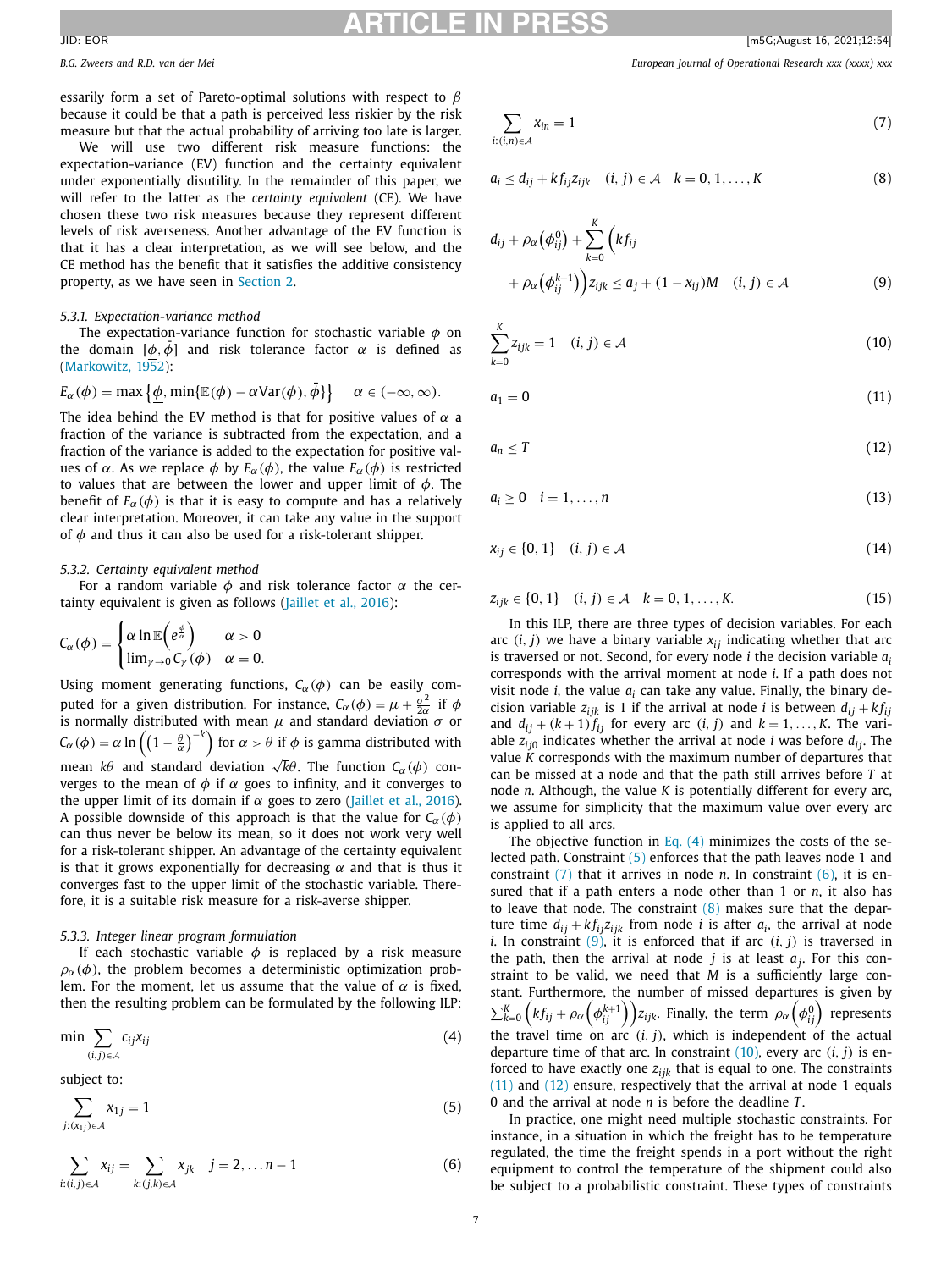<span id="page-7-0"></span>

can easily be added to the ILP above. In such a situation, one should consider carefully if also multiple values for  $\alpha$  are needed to differentiate between the risk tolerance for different constraints.

We solve the ILP  $(4)$ - $(15)$  using a standard ILP solver. However, as this problem is a special case of the resource constrained shortest path problem, it is NP-hard. Hence, for larger-sized instances, the computation time might be too long. Nevertheless, many exact approaches have been developed for the recourse constraint shortest path problem and they can be applied if needed. We refer to Pugliese and [Guerriero](#page-10-0) (2013) for a survey on these exact algorithms.

# *5.3.4. Iterative procedure*

In the ILP [\(4\)-\(15\),](#page-6-0) it was assumed that  $\alpha$  was fixed. As the value  $\alpha$  has no clear interpretation, it is impossible for a practitioner to set a value of  $\alpha$  beforehand. Nonetheless, we know that the larger the value of  $\alpha$  the more risk is taken and the cheaper the solution will be. Therefore, the Pareto-front can be constructed in the following way: initialize  $\alpha = M$  sufficiently large and  $\mathcal{P} = \emptyset$ . Solve for that value of  $\alpha$  the ILP [\(4\)-\(15\).](#page-6-0) Assume the path resulting path consists of *l* visited nodes, and let us denote this path by  $P = (p_1, p_2, \ldots, p_l)$ . Add this path to the set  $P$ . After that, find the minimum value of  $\alpha$  for which the sum of all certainty equivalents of path *P* is less than *T*. In other words, find the minimum value of  $\alpha$  for which the solution is feasible.

A procedure to find this value for  $\alpha$  is given in Algorithm 1. The idea of Algorithm 1 is simple, for a given value of  $\alpha$ , the arrival

**Algorithm 1:** Procedure to find the minimum  $\alpha$  for which a given path *P* is feasible for ILP [\(4\)-\(15\).](#page-6-0) **Input:** Path  $P = (p_1, p_2, ..., d_l)$ Initialize *s* = 0,  $\underline{\alpha}$  = 0 if  $\rho_{\alpha}(\phi)$  =  $C_{\alpha}(\phi)$  and  $\underline{\alpha}$  = −*M* if  $\rho_{\alpha}(\phi) = E_{\alpha}(\phi)$ , and  $\bar{\alpha} = M$  with *M* being a sufficiently large number.**while**  $\bar{\alpha} - \alpha > 0.0001$  *or*  $s < T - 1$  **do**  $\alpha = \frac{\bar{\alpha}-\underline{\alpha}}{2}$  $s = \rho_\alpha \left( \phi_{p_1 p_2}^0 \right)$ **for**  $i = 2, ..., l$  **do if**  $s \leq d_{p_i p_{i+1}}$  **then**  $s = d_{p_i p_{i+1}} + \rho_\alpha (\phi^0_{p_i p_{i+1}}) + \rho_\alpha (\phi^1_{p_i p_{i+1}})$ **else**  $k = \left[\frac{s-d_{p_i p_{i+1}}}{f}\right]$  $f_{p_i p_{i+1}}$ 1  $s = d_{p_i p_{i+1}} + k f_{p_i p_{i+1}} + \rho_\alpha (\phi_{p_i p_{i+1}}^0) + \rho_\alpha (\phi_{p_i p_{i+1}}^{k+1})$ **end end if**  $s \leq T$  **then**  $|\bar{\alpha} = \alpha$ **else**<br> $\alpha = \alpha$ **end end Output:** α

time of path *P* at the final node *n* (*s*) is calculated. If this arrival time is lower than *T*, it means that the value of  $\alpha$  for which the path arrives exactly at time *T* is larger. Hence, the lower bound for α, denoted by α needs to be updated. If *s* is larger than *T*, then the upper bound for  $\bar{\alpha}$  is updated. The function of the arrival time is discontinuous in  $\alpha$  because if a path arrives just after  $d_{ij}$  at node *i* then the departure time at node *i* will be  $d_{ij} + f_{ij}$ . That is why in the while-statement in Algorithm 1, also the condition  $s < T - 1$  is included. By this we ensure that in these situations we return the smaller value of  $\alpha$ . If the value of  $\alpha$  is found in the way described in Algorithm 1, we subtract a small value  $\varepsilon$  from it to obtain a

new value for  $\alpha$  for which the solution *P* is not longer feasible. We again solve the ILP  $(4)$ - $(15)$  and repeat the procedure until the ILP  $(4)-(15)$  is infeasible.

## *5.3.5. Running example (continued)*

We now solve our running example given in [Fig.](#page-5-0) 1 with the risk measure heuristic. For this example, the solutions produced by the expectation-variance and the certainty equivalent approach are different. Recall that for  $\alpha$  sufficiently large, the CE of a random variable is arbitrary close to its expectation. As the expectation of the travel time on the arc from node 1 to node 4 is larger than the deadline, the direct route is infeasible for the CE method. The bottom route, via node 3, is feasible for the certainty equivalent. The travel time on the first leg is 9, so the shipment is too late for the planned departure time of 8. The first departure is at 14 and then the expected number of flights being missed is the  $\frac{p_{ij}}{1-p_{ij}} = \frac{1}{9}$ . The expected travel time from node 3 to node 4 is 3, so the arrival time at node 4 equals  $17\frac{1}{9}$ . This route is feasible as long as  $\alpha$  is roughly larger than 3.10. If  $\alpha$  is larger than 1.44 the route via node 2 is feasible, so the heuristic using the certain equivalent will also give that route as an option.

The expectation-variance measure of a random variable takes a value smaller than its expectation as long as  $\alpha$  is positive. Hence, if this measure is used, the direct route is found as long as  $\alpha$  >  $\frac{22-20}{4} = \frac{1}{2}$ . If  $\alpha$  is just smaller than a  $\frac{1}{2}$ , the values taken by the EV method are close to the expectation, so the route via node 3 is also found in a similar way as for the certainty equivalent method. However, for the lowest value of  $\alpha$  for which this route is feasible, the route via node 2 is infeasible. The EV method underestimates the risk of the path via node 3. So the risk tolerance factor for which it is still feasible is rather low.

Concluding, both the certainty equivalent method and the expectation variance method only find two of the three Paretooptimal routes. The most risk-tolerant route is not found by the certainty equivalent method and the expectation-variance method does not return the most risk-averse route. Hence, if we combine the solutions from these two methods we do find the entire Pareto-front.

### **6. Numerical results**

In this section, we use numerical experiments to investigate the quality of the different solution methods. We first describe in Section 6.1 how we generate random instances. Afterwards, in [Section](#page-8-0) 6.2, these instances are solved using the solution methods described in [Section](#page-4-0) 5 and the results are presented.

### *6.1. Instance generation*

The different solution methods will be compared on randomly generated networks. These networks consist of *n* nodes with random arcs. To ensure that the graph is connected, we create an arc between every node  $i$  and  $i + 1$ . For the other arcs, we assume that there is arc between node *i* and all nodes in  $\left\{ i+1,\ldots,\min\left\{ n,i+\frac{n}{2}\right\} \right\}$  with probability  $\frac{1}{2}$ . This way, there could be a path from 1 to *n* with only one stop, but most routes will visit multiple hubs. This represents the dynamics of a intermodal network in which there is usually at least one long-haul trip from one hub to another.

Not every node in the graph corresponds with a unique physical hub. For instance, in case a shipment can be shipped using different booking classes, then every combination of hub and booking class results in a node. A higher booking class could potentially have a lower overbooking probalility, but in this paper, for the sake of simplicity, we just consider nodes and do not make a differentiation between booking classes.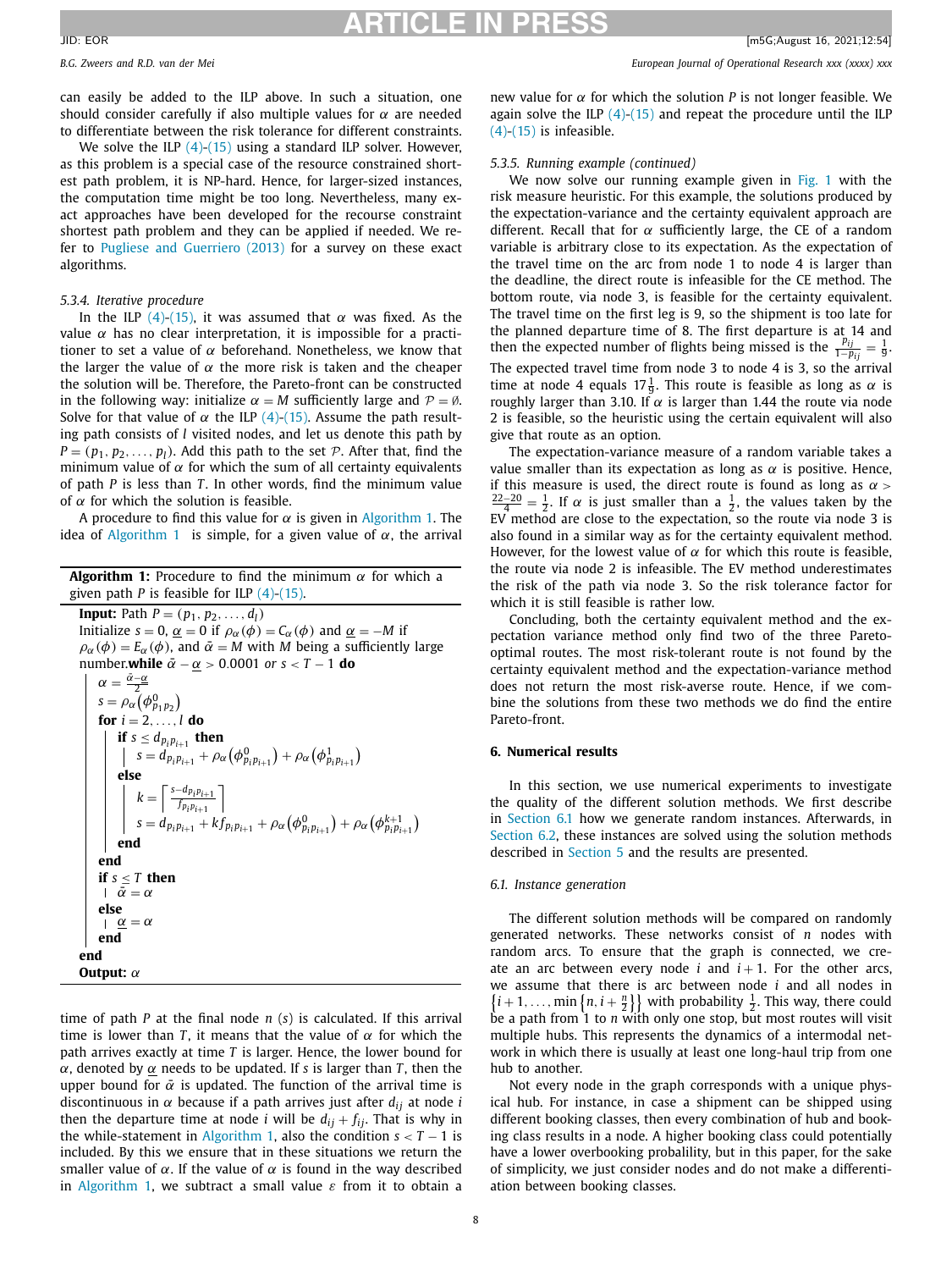The costs of an arc (*i*, *j*) are randomly generated as follows:  $c_{ij}$  =  $(j - i)$  ∗ Uniform(1, 4). This ensures that the expected costs of an outgoing arc of *i* are larger if *j* the length of an arc is also larger. The duration of an arc is gamma distributed and the mean duration of an arc (*i*, *j*) is randomly uniform between 3 and 10, and thus, it is independent of *i* and *j*. The standard deviation is randomly uniform between 0.2 and 3.

We assume that the number of departures missed because of overbooking is geometrically distributed. The parameter of this distribution is 0.9 if the shipment arrives before its planned departure at a node and 0.75 if it arrives after its planned departure. Hence, we assume that all  $\Phi_{ij}^k$  are the same for every  $k\geq 2$ , and thus we will use  $\Phi_{ij}^2$  for every  $\Phi_{ij}^k$  for  $k \geq 2$ . The value 0 is included in the domain of the geometric distribution to make sure that is possible to miss no departures. We include the fact that a shipment is always shipped with the fifth departure, so it cannot miss more than four departures. Hence, the probability distributions for  $\phi_{ij}^1$  and  $\phi_{ij}^2$ are as follows for every arc (*i*, *j*):

$$
\mathbb{P}(\phi_{ij}^1 = k) = \begin{cases} 0.1^k 0.9 & k = 0, 1, 2, 3 \\ 0.1^4 & k = 4 \end{cases}
$$

$$
\mathbb{P}(\phi_{ij}^2 = k) = \begin{cases} 0.25^k 0.75 & k = 0, 1, 2, 3 \\ 0.25^4 & k = 4. \end{cases}
$$

For the scheduled departure on an arc  $(i, j)$ , we calculate the shortest path with respect to the mean duration to node *i* and add a discrete random uniform number between 3 and 13 to it. The frequency of an arc is also a discrete number that is randomly generated from the uniform distribution between 4 and 20. We assume that every arc leaving node 1 has planned departure time 0 and is never overbooked, so it is always possible to leave this node at that time. For the final deadline, the shortest path to the destination with respect to the mean duration of the arcs is calculated. It is very unlikely that for a reasonable risk acceptance threshold, there exists a feasible solution for this deadline. Hence, we generate multiple instances with different *deadline factors*  $(T_f)$ . We multiply the final deadline with this deadline factor to obtain deadlines that are less restrictive. In our instances, we have chosen 2, 3, 4, and 5 as deadline factor. The deadline factor reflects the behavior of a shipper that if there does not exist a route that gives a desired on-time arrival probability that then the deadline is set later.

# *6.2. Comparison solution methods*

In this section, we compare the optimal solution with the heuristic method using 100 instances of 50 nodes that are randomly generated as described in [Section](#page-7-0) 6.1. We have chosen for this network size because its a realistic size especially if there are two to four different bookings classes. Moreover, the optimal algorithm can still solve it in a few minutes, but for larger instances the running time of the optimal algorithm becomes problematic. For example, for a network consisting of 250 nodes, the average running is about an hour. The heuristic can still solve the problem for this size of networks in a few seconds.

To compare the quality of the heuristic paths with the optimal, we compute the actual probability of arriving late at the destination for every heuristic path. If it turns out that a path that was conceived as less risky by the heuristic is actually riskier and more expensive than another heuristic path, then it is removed from the set of heuristic paths. As the running time of the heuristic is relatively short, it is also possible to compute the solution of both the certainty equivalent and expected variance heuristic and take the best solution of the two. So in this section we will compare the EV heuristic, the CE heuristic, and the combination of these two (EV+CE) with the optimal solution. We assess the quality of the

<span id="page-8-0"></span>*B.G. Zweers and R.D. van der Mei European Journal of Operational Research xxx (xxxx) xxx*

# **Table 2**

Number of instances for which for different solution methods and acceptance thresholds feasible paths are found.

| $T_f$ | Method    | β   |      |     |          |          |          |
|-------|-----------|-----|------|-----|----------|----------|----------|
|       |           | 0.5 | 0.25 | 0.1 | 0.05     | 0.025    | 0.01     |
| 2     | Opt       | 87  | 45   | 1   | 0        | $\Omega$ | 0        |
|       | EV        | 49  | 26   | 1   | 0        | $\Omega$ | 0        |
|       | CE        | 9   | 30   | 1   | $\theta$ | $\Omega$ | 0        |
|       | $EV + CE$ | 67  | 35   | 1   | 0        | $\Omega$ | $\bf{0}$ |
| 3     | Opt       | 100 | 100  | 87  | 71       | 57       | 21       |
|       | EV        | 85  | 76   | 49  | 31       | 20       | 6        |
|       | <b>CE</b> | 96  | 94   | 73  | 57       | 46       | 19       |
|       | $EV + CE$ | 97  | 96   | 77  | 60       | 48       | 19       |
| 4     | Opt       | 100 | 100  | 100 | 100      | 100      | 85       |
|       | EV        | 92  | 87   | 79  | 68       | 60       | 33       |
|       | <b>CE</b> | 95  | 93   | 90  | 86       | 84       | 66       |
|       | $EV + CE$ | 96  | 95   | 92  | 86       | 86       | 69       |
| 5     | Opt       | 100 | 100  | 100 | 100      | 100      | 100      |
|       | EV        | 93  | 90   | 84  | 78       | 68       | 51       |
|       | CE        | 96  | 93   | 91  | 91       | 89       | 86       |
|       | $EV + CE$ | 97  | 95   | 93  | 93       | 91       | 87       |

**Table 3**

Average percentage difference in costs for a method with the optimal solution if method has found a solution for that instance.

| $T_f$ | Method    | β     |      |      |       |       |      |
|-------|-----------|-------|------|------|-------|-------|------|
|       |           | 0.5   | 0.25 | 0.1  | 0.05  | 0.025 | 0.01 |
| 2     | EV        | 4.4%  | 3.4% | 0.0% | 0.0%  | 0.0%  | 0.0% |
|       | <b>CE</b> | 15.6% | 5.3% | 0.0% | 0.0%  | 0.0%  | 0.0% |
|       | $EV + CE$ | 5.4%  | 2.5% | 0.0% | 0.0%  | 0.0%  | 0.0% |
| 3     | EV        | 2.1%  | 2.7% | 5.6% | 3.7%  | 1.4%  | 0.0% |
|       | CE.       | 10.0% | 5.0% | 2.7% | 2.7%  | 2.2%  | 0.0% |
|       | $EV + CE$ | 3.1%  | 2.1% | 1.5% | 2.2%  | 2.1%  | 0.0% |
| 4     | EV        | 1.0%  | 5.2% | 9.6% | 12.1% | 11.7% | 5.9% |
|       | <b>CE</b> | 4.2%  | 2.4% | 1.6% | 3.7%  | 3.5%  | 3.7% |
|       | $EV + CE$ | 1.5%  | 0.7% | 1.0% | 1.8%  | 2.5%  | 3.3% |
| 5     | EV        | 0.8%  | 2.2% | 4.3% | 8.0%  | 9.4%  | 6.6% |
|       | <b>CE</b> | 2.5%  | 2.5% | 2.4% | 1.9%  | 0.9%  | 1.1% |
|       | $EV + CE$ | 0.5%  | 2.0% | 1.5% | 1.2%  | 0.8%  | 0.7% |

heuristic at two levels. First, we check if for a certain value of  $\beta$ a feasible solution is found. A good heuristic should have a high probability of finding a path if there exists a solution. The second level is the cost of a route produced by the heuristic. If the solution heuristic returns a path, then its costs should ideally be close to the optimal costs.

In Table 2, for different values of  $\beta$  and  $T_f$  it is shown for how many instances a solution is found by the different solution methods. By increasing the value of  $\beta$  or  $T_f$ , we see that the number of feasible solutions increases. Moreover, it can be concluded that the number of instances for which a feasible path is found by the EV and CE heuristic on their own is for certain combinations of  $\beta$ and  $T_f$  much lower than the instances for which the optimal solution gives a solution. However, by combining the two heuristics the number of feasible paths is much higher. Hence, we can conclude that the two different risk measures produce sufficiently different solutions. It should also be noted that the CE heuristic returns for more instances a feasible path, which confirms the idea that it is more risk-averse than the EV heuristic.

In Table 3, the costs of the solutions returned by the three heuristics is compared with the optimal costs. To make a fair comparison, we condition the costs for the optimal solution for all three methods only on the instances for which that heuristic finds a feasible solution. Hence, the number of instances for which we compute the optimality gap is the number given in Table 2. This could lead to outcomes that at first sight might be unexpected. For instance, for  $T_f = 2$  and  $\beta = 0.5$  the optimality gap for the EV heuristic is smaller than optimality gap for the combination of the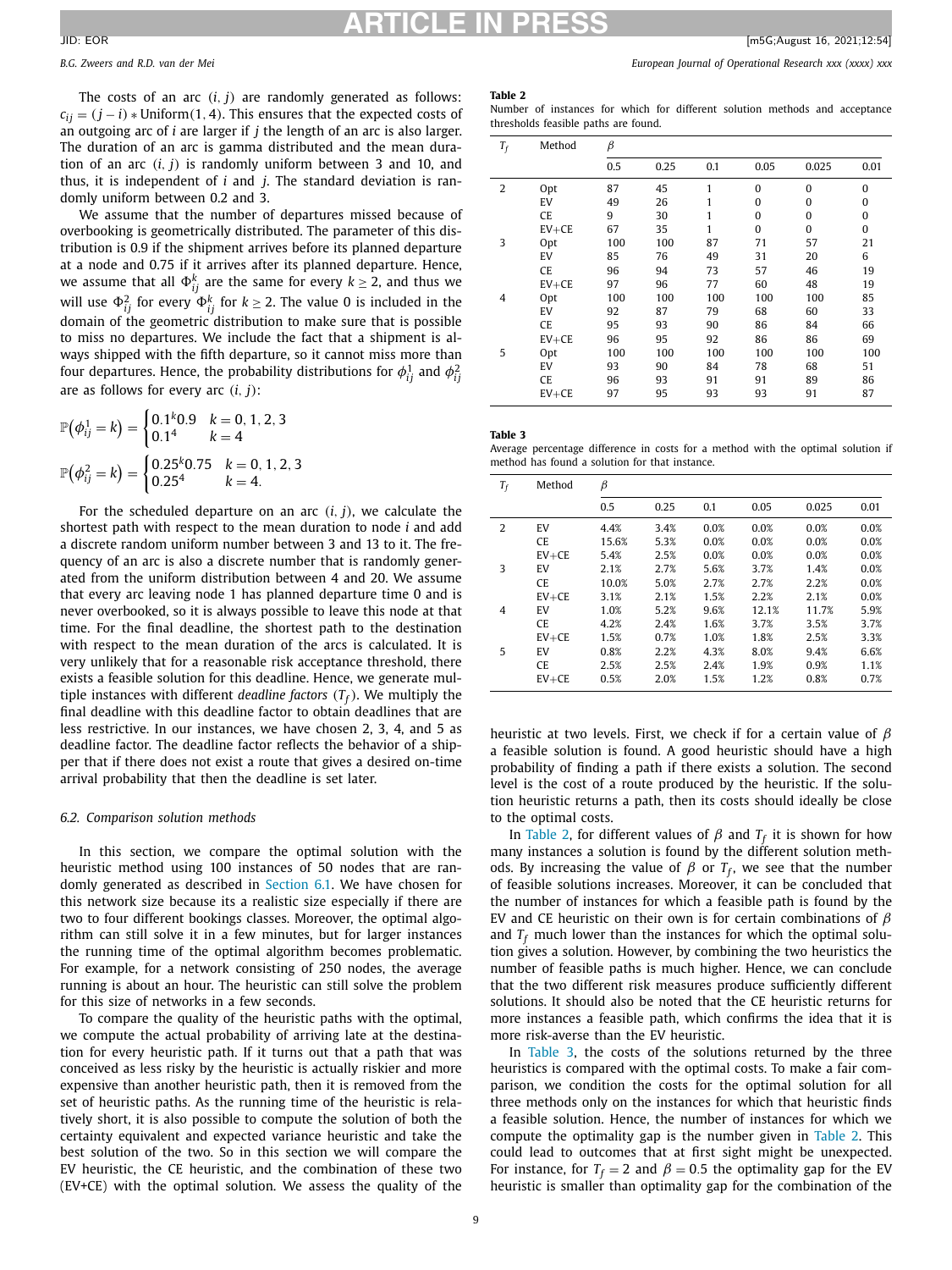### **Table 4**

Average hypervolume indicator over all instances for the different solution methods and deadline factors.

|           | 2    |      |      |      |  |  |
|-----------|------|------|------|------|--|--|
| OPT       | 0.35 | 0.59 | 0.67 | 0.69 |  |  |
| EV        | 0.22 | 0.47 | 0.59 | 0.63 |  |  |
| <b>CE</b> | 0.17 | 0.52 | 0.61 | 0.65 |  |  |
| $EV + CE$ | 0.28 | 0.56 | 0.64 | 0.67 |  |  |

EV and CE heuristic. The solution returned by the combination of the EV and CE heuristic is at least as good as the solution from the EV heuristic. However, the combination heuristic finds solutions to more instances and these instances are likely to be harder. Hence, it is correct that the optimality gap for the combination heuristic is larger than for the EV heuristic. Nevertheless, in general the solutions that are obtained by combining are much better than those of the single heuristics and have an optimality gap of about 2%.

As we concluded before, the solutions from the CE heuristic are more conservative than those of the EV heuristic and this effect can also be seen in [Table](#page-8-0) 3. For  $\beta = 0.5$ , the solutions produced by the CE heuristic have a much larger gap with the optimal solutions than the solutions from the EV heuristic. This is caused by the fact that the CE heuristic often only produces solutions that have a much lower acceptance threshold than 0.5. For instance, if there is a cheap route for which the probability of arriving too late is 0.4 it is more likely to be found by the EV heuristic than by the CE heuristic. Nonetheless, if  $β$  decreases, the relative quality of the solutions by the CE method improves compared with the EV heuristic.

In [Table](#page-8-0) 2, it is shown how many feasible paths were found, and the costs of these solutions are investigated in [Table](#page-8-0) 3. By looking at the *hypervolume indicator*, we can simultaneously look at the feasibility and solution quality of paths. For a detailed description how to compute the [hypervolume](#page-10-0) indicator we refer to Lacour, Klamroth, and Fonseca (2017) and [Jaszkiewicz](#page-10-0) (2018). The idea behind the hypervolume indicator is to compute the area above the Pareto front of a set of solutions produced by a method. The larger this area, the lower the objective function, and thus, the better the solution method. The area above the Pareto curve is unbounded so we need to derive an upper bound for the costs of the solution. It is not trivial to compute such an upper bound but for all instances that we solve and all solution methods we can check that the costs never exceed 200, so we use that as an upper bound. For every value of  $\beta \in \{0.01, 0.02, \ldots, 0.99\}$  we solve all instances with all solution methods. If a solution method produces a feasible solution for a value of  $\beta$ , we subtract the cost of that solution from 200. If this value is compute for all  $\beta \in \{0.01, 0.02, \ldots, 0.99\}$ and we sum over these values, then an approximation for the area above the Pareto-front is obtained. To give a more intuitive meaning to this area, we normalize it such that it is always between 0 and 1. To do so, it is important to realize that the costs of a path is always positive, so the area above the Pareto-front is at most 200 times the number of values of  $\beta$  that are considered, i.e.,  $200 \cdot 99 = 19,800$ . Hence, if the area above the curve Pareto front is divided by 19,800, the hypervolume indicator is obtained which is always a value between 0 and 1.

In Table 4, the average hypervolume indicator for the different solution methods and deadline factors over all 100 instances is shown. We see that the EV heuristic outperforms the CE heuristic if  $T_f$  equals 2, but that for larger values of  $T_f$  the CE heuristic is better. This observation supports the claim that the EV heuristic is more suitable for conservative planners. If the deadline is tight its performance is better than the CE heuristic but if more transportation time is allowed than the CE heuristic produces better so-

<span id="page-9-0"></span>*B.G. Zweers and R.D. van der Mei European Journal of Operational Research xxx (xxxx) xxx*

**Table 5** Total number of paths found by the different methods.

| Τŕ             | Opt  |     | EV   |     |      | CE  |      | $EV + CE$ |  |
|----------------|------|-----|------|-----|------|-----|------|-----------|--|
|                | Mean | Std | Mean | Std | Mean | Std | Mean | Std       |  |
| 2              | 2.0  | 1.2 | 0.9  | 0.9 | 0.2  | 0.4 | 0.9  | 0.9       |  |
| 3              | 4.5  | 2.1 | 2.4  | 1.5 | 2.6  | 1.4 | 2.9  | 1.5       |  |
| $\overline{4}$ | 6.2  | 2.4 | 3.1  | 1.4 | 2.6  | 1.2 | 4.1  | 1.7       |  |
| 5              | 6.1  | 2.5 | 3.0  | 1.3 | 2.9  | 1.3 | 3.9  | 1.6       |  |

lutions. Moreover, the combination of the two heuristic is much closer to the optimal solution than the two heuristic independent. Finally, the larger the deadline factor, the closer the costs of the heuristic's solutions are to the optimal costs. An explanation for this observation is that the larger the deadline factor, the more paths are feasible and thus, finding a feasible solution that is close to the optimal solution is easier.

Finally, we look at the number of solutions produced by the different methods. The objectives of finding a path that arrives on time with sufficient probability and that has minimal costs are not conflicting if only a single solution is returned. We again solved the hundred instances for every  $β ∈ {0.01, 0.02, ..., 0.98, 0.99}$ . In Table 5, we give the average number of paths found for an instance and its standard deviation. We see that the average number of optimal paths for an instance is about 4 to 6. The number of paths returned by the two heuristics is lower with a value between 2 and 3, but, again by combining these two heuristics, the number of paths that is found is increased to an average value between 3 and 4. For  $T_f$  equals two, the number of average paths that is found is lower because there are fewer feasible paths. Furthermore, as we noted before the CE heuristic is more conservative than the EV heuristic and thus, the number of paths returned by the CE heuristic is also lower than for the EV heuristic.

# **7. Conclusion**

In this paper, we studied an intermodal routing problem inspired by a company that is offering shippers a tool to find the best route for their shipment. In deciding what the best route is, a trade-off has to be made between the shipment costs and the probability of arriving before a deadline at the destination. A distinct feature of our model is that it includes two types of stochasticity. First of all, the travel times between two nodes are stochastic. Moreover, we also added the possibility of overbooking as this happens on a regular basis in practice and has a major influence on the arrival time of a shipment. All legs in our transportation network have a planned departure time and if the shipment arrives after the planned departure time at the origin of this leg, then the probability of overbooking gets even larger.

We have shown how to calculate, for a given path, the probability of arriving on time at the destination. As it could be hard to find dominating paths in our model, an optimal algorithm might need too much computation time for practical use. Therefore, we have proposed a heuristic in which the stochastic variables are replaced by two different deterministic risk-measures. The resulting problem is a RCSPP that we solve using an ILP-formulation. This heuristic produces solutions that are close to the optimal solution and its running time is significantly smaller than the optimal algorithm.

The heuristic can solve networks with 250 nodes in a few seconds and the optimal algorithm needs for these networks an hour. For even larger networks, also the running time of the heuristic might become too long to use in practice because multiple ILPs need to be solved. So an interesting direction for further research would be to find a heuristic that can solve larger instances. One way to do this could be the use of exact algorithms tailored for